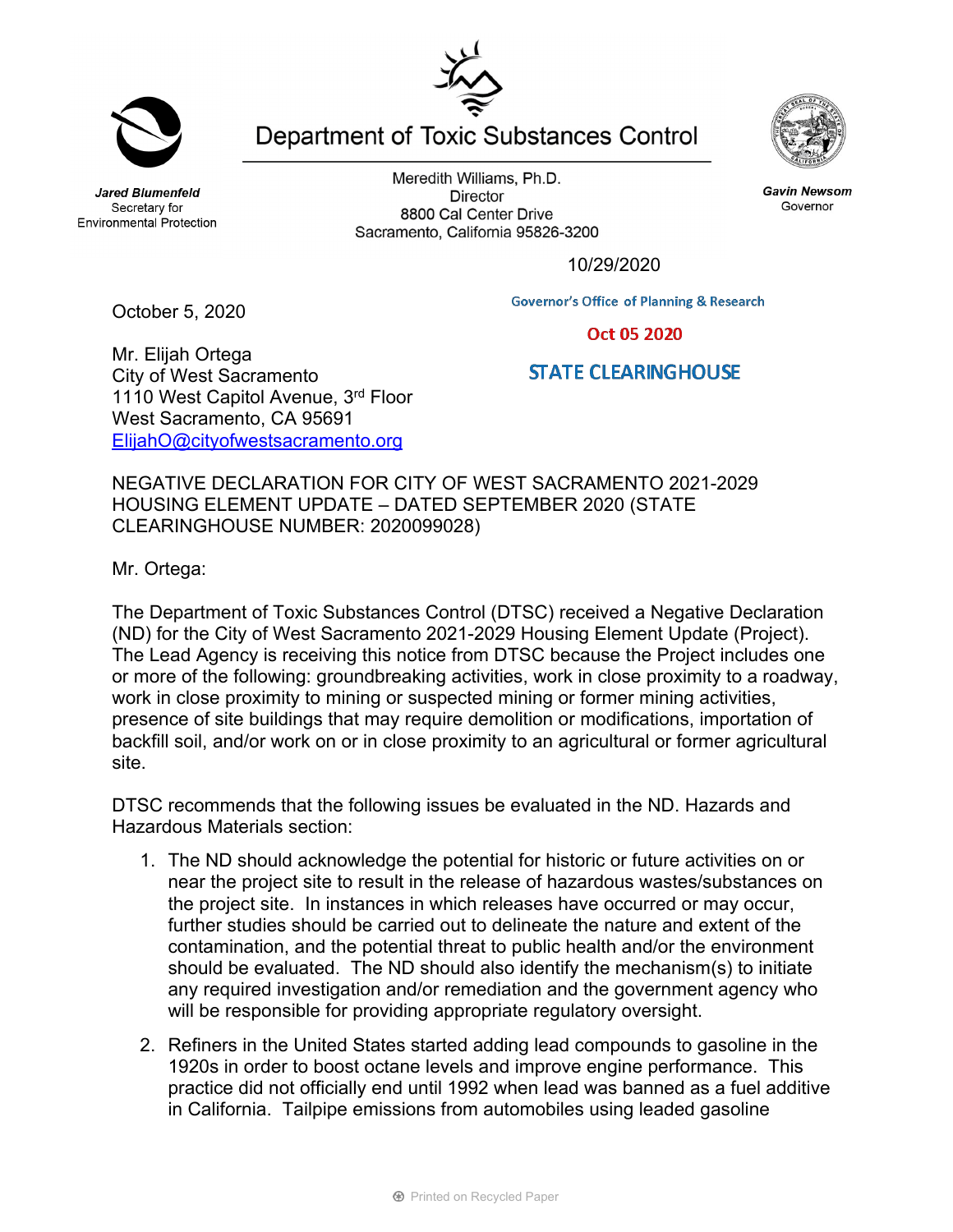contained lead and resulted in aerially deposited lead (ADL) being deposited in and along roadways throughout the state. ADL-contaminated soils still exist along roadsides and medians and can also be found underneath some existing road surfaces due to past construction activities. Due to the potential for ADL-contaminated soil DTSC, recommends collecting soil samples for lead analysis prior to performing any intrusive activities for the project described in the ND.

- 3. If any sites within the project area or sites located within the vicinity of the project have been used or are suspected of having been used for mining activities, proper investigation for mine waste should be discussed in the ND. DTSC recommends that any project sites with current and/or former mining operations onsite or in the project site area should be evaluated for mine waste according to DTSC's 1998 Abandoned Mine Land Mines Preliminary Assessment Handbook (https://dtsc.ca.gov/wp-content/uploads/sites/31/2018/11/aml\_handbook.pdf).
- 4. If buildings or other structures are to be demolished on any project sites included in the proposed project, surveys should be conducted for the presence of lead-based paints or products, mercury, asbestos containing materials, and polychlorinated biphenyl caulk. Removal, demolition and disposal of any of the above-mentioned chemicals should be conducted in compliance with California environmental regulations and policies. In addition, sampling near current and/or former buildings should be conducted in accordance with DTSC's 2006 *Interim Guidance Evaluation of School Sites with Potential Contamination from Lead Based Paint, Termiticides, and Electrical Transformers*  (https://dtsc.ca.gov/wpcontent/uploads/sites/31/2018/09/Guidance\_Lead\_ Contamination\_050118.pdf).
- 5. If any projects initiated as part of the proposed project require the importation of soil to backfill any excavated areas, proper sampling should be conducted to ensure that the imported soil is free of contamination. DTSC recommends the imported materials be characterized according to *DTSC's 2001 Information Advisory Clean Imported Fill Material* (https://dtsc.ca.gov/wpcontent/uploads/sites/31/2018/09/SMP\_FS\_Cleanfill-Schools.pdf).
- 6. If any sites included as part of the proposed project have been used for agricultural, weed abatement or related activities, proper investigation for organochlorinated pesticides should be discussed in the ND. DTSC recommends the current and former agricultural lands be evaluated in accordance with DTSC's 2008 *Interim Guidance for Sampling Agricultural Properties (Third Revision)* (https://dtsc.ca.gov/wpcontent/uploads/sites/31/2018/09/Ag-Guidance-Rev-3-August-7-2008-2.pdf).

DTSC appreciates the opportunity to comment on the ND. Should you need any assistance with an environmental investigation, please submit a request for Lead Agency Oversight Application, which can be found at: https://dtsc.ca.gov/wp